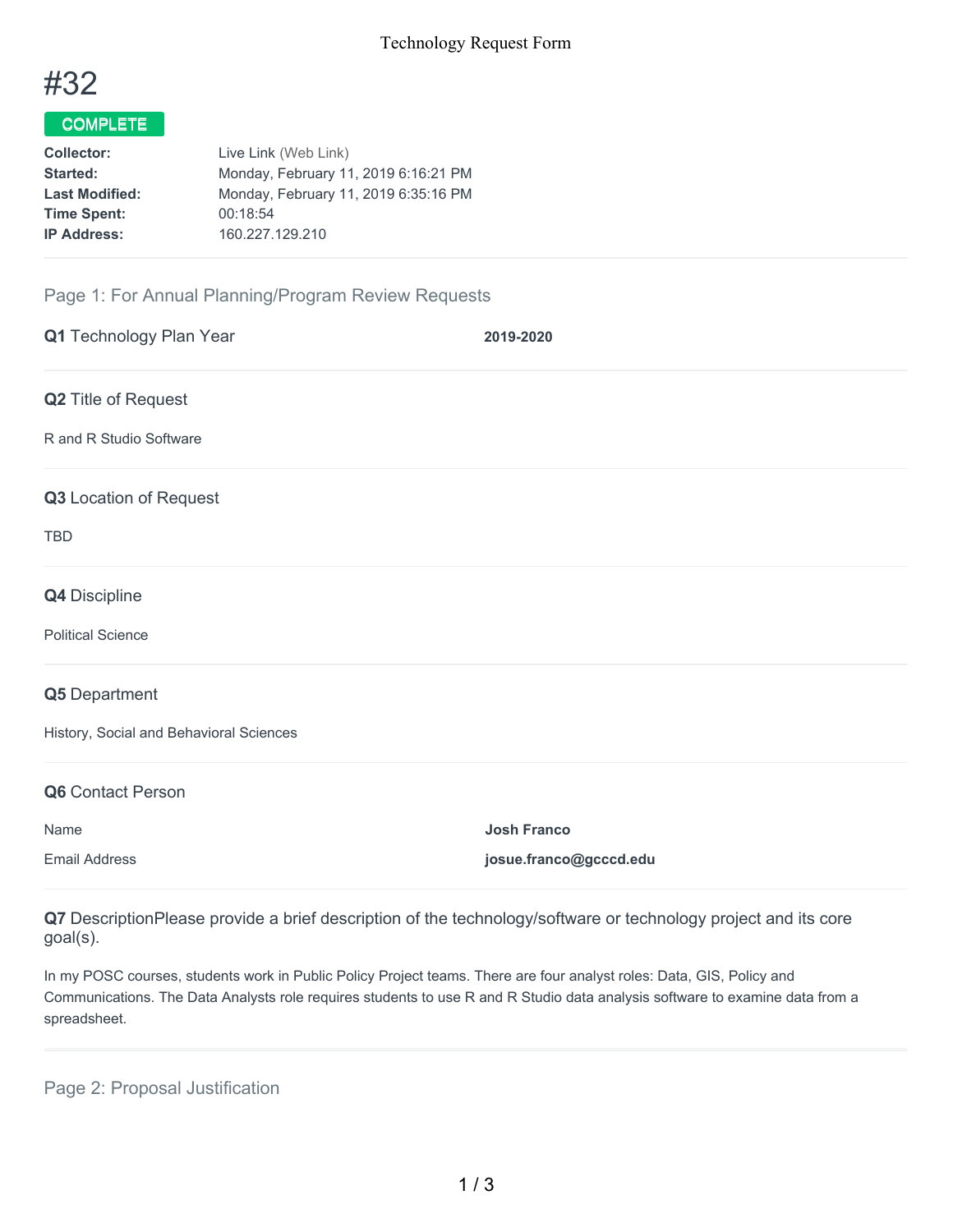## Technology Request Form

| Q8 Please explain how the technology or enhancement<br>supports the strategic plan. Include information on how<br>students will be impacted and/or employees or the<br>college or district overall. Consider whether this would<br>this be a district-wide implementation. Which Strategic<br>Plan priority (or priorities) are supported by this request?<br>To access the Strategic Plan, please click here. | <b>Student Validation and</b><br><b>Engagement</b> |
|----------------------------------------------------------------------------------------------------------------------------------------------------------------------------------------------------------------------------------------------------------------------------------------------------------------------------------------------------------------------------------------------------------------|----------------------------------------------------|
| Q9 How does the request support the above priorities?<br>Students taking POSC courses that utilize the Public Policy Project learning unit expose students to the utility of data and data analysis<br>in solving a public problem.                                                                                                                                                                            |                                                    |
| Q10 Who would this impact? Please select all that apply.                                                                                                                                                                                                                                                                                                                                                       | <b>Students</b>                                    |
| $Q11$ How would this impact the above group(s)?<br>Data analysis is somewhat a province of computer science, statistics, and related fields; however, political science, like other social<br>sciences, offer an entry way for students to explore and use data to identify the causes, effects, or solutions to public problems.                                                                              |                                                    |
| Q12 Does the technology support a state-wide initiative<br>or is it a legal mandate or in support of a legal mandate?                                                                                                                                                                                                                                                                                          | <b>No</b>                                          |
| Q13 If yes, please explain how the technology supports<br>a state-wide initiative or is it a legal mandate or in<br>support of a legal mandate?                                                                                                                                                                                                                                                                | <b>Respondent skipped this question</b>            |
| Q14 Please be aware that projects, once approved, are typically scheduled 6 months to a year in advance. Consider<br>the consequences if the technology coffware is not implemented upgraded or repowed What are the consequences                                                                                                                                                                              |                                                    |

the consequences if the technology/software is not implemented, upgraded or renewed.What are the consequences if the technology/software is not implemented/upgraded, or renewed? Examples: Security concerns, loss of FTES, mandates, accreditation, etc.

Without this software, I won't be able to effectively incorporate the Data Analyst role in my Public Policy Project learning unit for my POSC courses. I would limit this useful pedagogical approach if the software was not installed.

**Q15** What is the number of students impacted per semester if the technology/software is not implemented, upgraded or renewed?

100

**Q16** What is your preferred time for implementation?

Fall 2019